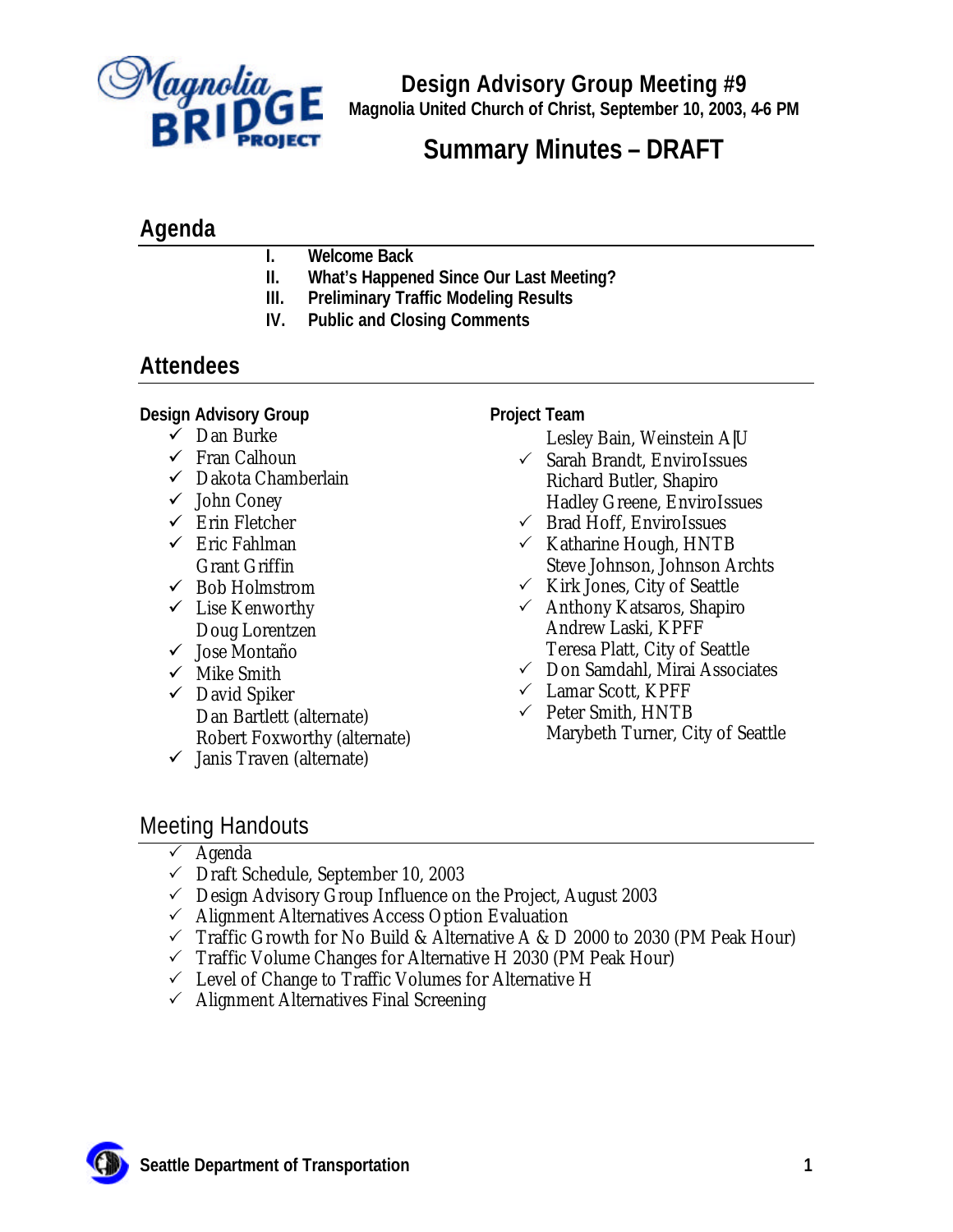# I. Welcome Back

#### *Brad Hoff, EnviroIssues*

Brad Hoff welcomed everyone back after a long summer break and introduced new DAG member Erin Fletcher who represents the Seattle Monorail Project. Brad explained that he'd had the chance to call members during the summer to maintain contact and to solicit their ideas for questions they'd like to have covered at future meetings. Among the ideas mentioned were, construction funding, traffic calming and access to the waterfront. Brad asked if there were any other topics of interest for the group. Hearing none, Brad introduced Kirk Jones, SDOT project manager, to describe the project events that had transpired during the summer.

**Conclusion: With no questions or comments, Brad introduced Kirk Jones to provide an overview of summer activity.**

# II. What's Happened Since Our Last Meeting?

### *Kirk Jones, SDOT Project Manager*

Kirk Jones explained that, as a result of scoping for the Environmental Impact Statement (EIS), approximately 20 individuals and 4 organizations sent letters to the project team. These letters were in addition to public comments received during the official public and agency hearings. After examining the scoping comments, the project team evaluated two additional alternatives. If the alternatives fulfilled the screening criteria they would be included in the EIS along with A, D and H.

One suggested alternative was to make improvements to Dravus Street instead of building the northern portion of Alternative H. The project team analyzed this possibility and determined that, to meet capacity needs, the Dravus crossing of the railroad would need to be replaced with a 5-lane bridge. To the east, Dravus would require additional widening, and the whole bridge over 15th Avenue W would require a major rebuild, including a new major intersection. This complete replacement of the bridge would create significant right-of-way impacts on both sides of the alignment.

Kirk also explained that Alternative H depends on keeping the Galer Flyover as the main southern route. Through traffic modeling, the team learned that not enough drivers would divert north to Dravus, even factoring in major improvements. The results would be an "F" rated level of service at the intersection of the Galer Flyover and Elliott Avenue W. Kirk reminded DAG members that one premise of the replacement project was to provide a level of service that is equal to or better than current conditions. Because the Dravus option could not meet this requirement, it was not carried forward.

The second new alternative was suggested by the Port of Seattle, which asked that a surfacelevel, non-bridge alternative through the North Bay area be reconsidered. This request resulted in the creation of a route similar to the original Alternative C, including a circuitous surface route through North Bay and a ramp tying in at Galer Street on Magnolia bluff. The problem with this new route was that it required 500 feet of structure from the east to get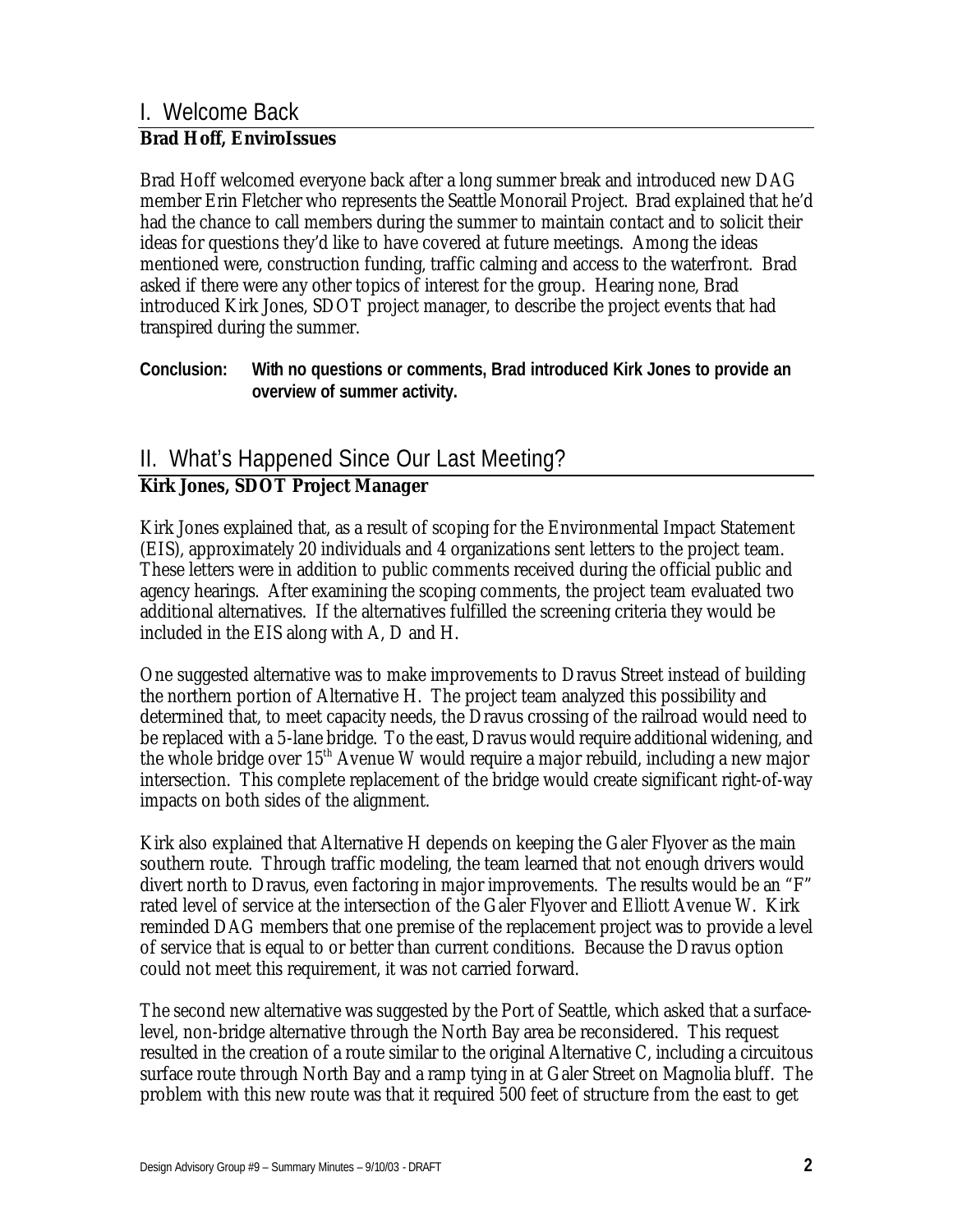over the railroad tracks and down to the ground, and a ramp of at least 2300 feet to reach Magnolia bluff. With these engineering requirements, only 150-200 feet of surface road between the structures remained, and it made more sense to simply build one long structure with a ramp or ramps down to the ground. The option of lengthening the route to allow for a longer surface road became more serpentine and violated some basic engineering criteria, such as curve radii, tip (the slant of the road to accommodate curves), etc. The project team reviewed three alternatives with the Port and explained that none of the three were very viable. The Port agreed with this conclusion and thanked the project team for considering the suggestion.

Kirk then described the work with the Signatory Agency Committee (SAC), a multi-agency group with representatives from the US Fish and Wildlife Service, Environmental Protection Agency, WSDOT, and other Federal and State permitting agencies. For larger projects, the SAC reviews and approves the project team's work at three key points in the process. These include verification of the "Purpose & Need" statement, review of alternatives, study findings, and mitigation plans.

In July, the project team presented the remaining EIS alternatives to the SAC. The SAC determined that because only Alternative A would be constructed over the shoreline and water, and because no new stormwater drainage outfalls would be required in any of the alternatives, the project would not fall under SAC jurisdiction. This means the project team will work directly with only the relevant agencies, resulting in significant timesavings.

Kirk also explained that in July, the project team held a coordination meeting with WSDOT and FHWA to review the joint State Environmental Policy Act (SEPA)/National Environmental Policy Act (NEPA) EIS outline. WSDOT and FHWA both thought the project team's schedule was too optimistic, and asked that WSDOT and FHWA be given one month each (consecutively) to review progress at key milestones (two significant points in the Draft EIS). This will extend the Draft EIS completion date to late summer 2004. Kirk referred the group to the schedule handout and asked the group to review the new projections. Given this new schedule extension, the project would complete plans in the latter part of 2007, and begin construction in 2008 at the earliest (assuming funding had been obtained). Kirk noted that the average time for an EIS completion is 33 months and the project schedule is in line with this. He also said every attempt will be made to complete the EIS sooner.

Kirk next explained that a nine-person interdisciplinary team (IDT), made up of Seattle city technical staff, has convened three times this summer. The IDT has reviewed the Purpose & Need statement, looked at the different alternatives, and reviewed the established screening criteria to determine which interchanges would be carried forward. [Several interchanges for each alternative were presented at the June DAG meeting.] After considering input from the DAG and city staff, the project team screened all of the intersection configurations, and Kirk presented those that scored the best as related to the criteria. The following alternatives and interchanges will be carried forward into the EIS:

 $\bullet$  No Build Alternative: Continue to maintain the existing structure.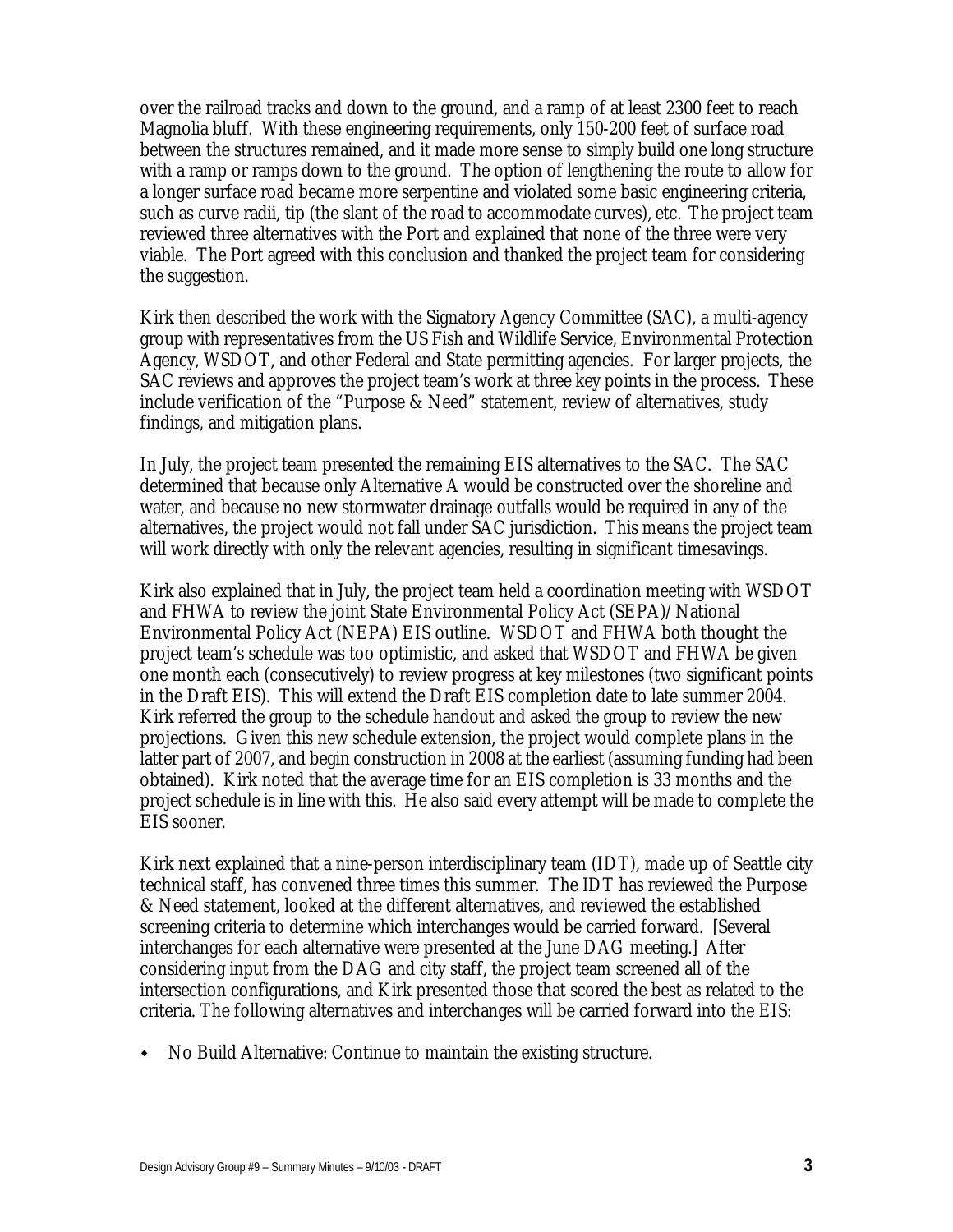- w Alternative A: Carry forward A6 (including an elevated intersection on the structure and a ramp to the ground extending to the north) and A7 (including a half-diamond intersection with ramps to and from the east). The other A options, which presented significant blockages of traffic flow, have been eliminated.
- Alternative D: Carry forward D9 (including an elevated intersection on the structure and a ramp to the ground extending to the north or south) and D10 (including a halfdiamond intersection with ramps to and from the east). No other D options will be carried forward.
- Alternative H: Carry forward as the southern portion H1S (uses the Galer Flyover, a surface road aligned with Alternative D, and a structure of at least 2300 feet to get to Magnolia bluff). Carry forward as the northern portion H6N2 (uses the Armory Way corridor and ties into Thorndyke at Halladay, instead of going straight across to Thorndyke at Wheeler). The northern portion of H would not include a southbound right-turn lane on 15th Avenue, and therefore the route would have less impact on the P-Patch.

Kirk explained that the IDT has approved a draft study plan that will be mailed to the DAG and posted on the web. The plan's main objective is to identify the work that needs to be done by the technical team. The first couple of pages are the Purpose & Need statement, and the rest of the plan describes how further study will proceed. The IDT approved the draft study plan and has sent it on to WSDOT for their review and comment.

Finally, Kirk read from an e-mail he recently received asking if a "powerful force" was working to bring Alternative B back onto the table. Kirk emphasized that Alternative B is "gone, dead, kaput" for two very important technical reasons. First, the route violates City shoreline policies and would be difficult – if not impossible – to permit. Second, the route would cross parklands, and federal "4(f)" regulations stipulate that a project cannot touch such lands. By law, when another alternative avoids the  $4(f)$  land and is both feasible and prudent, the other option *MUST BE CHOSEN*. Because A, D, and H are feasible and prudent, they would have had to have been chosen over Alternative B. Avoiding parklands just north of the existing bridge was a key factor in developing modified Alternative C configurations that resulted in very short sections of surface roadway between the east and west structures.

Kirk concluded by stating that the consultants were now working on discipline reports, and that this was a busy time for technical work.

#### **Discussion**

**Kenworthy** Two groups that I represent made a similar request that an option like Alternative C be considered. Can we get the technical information that you prepared for the Port that documents your decision to drop the option? These groups are interested in more than just conclusions. Also, we'd like to see the criteria you developed to evaluate these options. In addition, the Port has three divisions, and while they often speak with one voice, they sometimes don't. Could you please clarify which part of the Port was making recommendations and taking part in evaluations?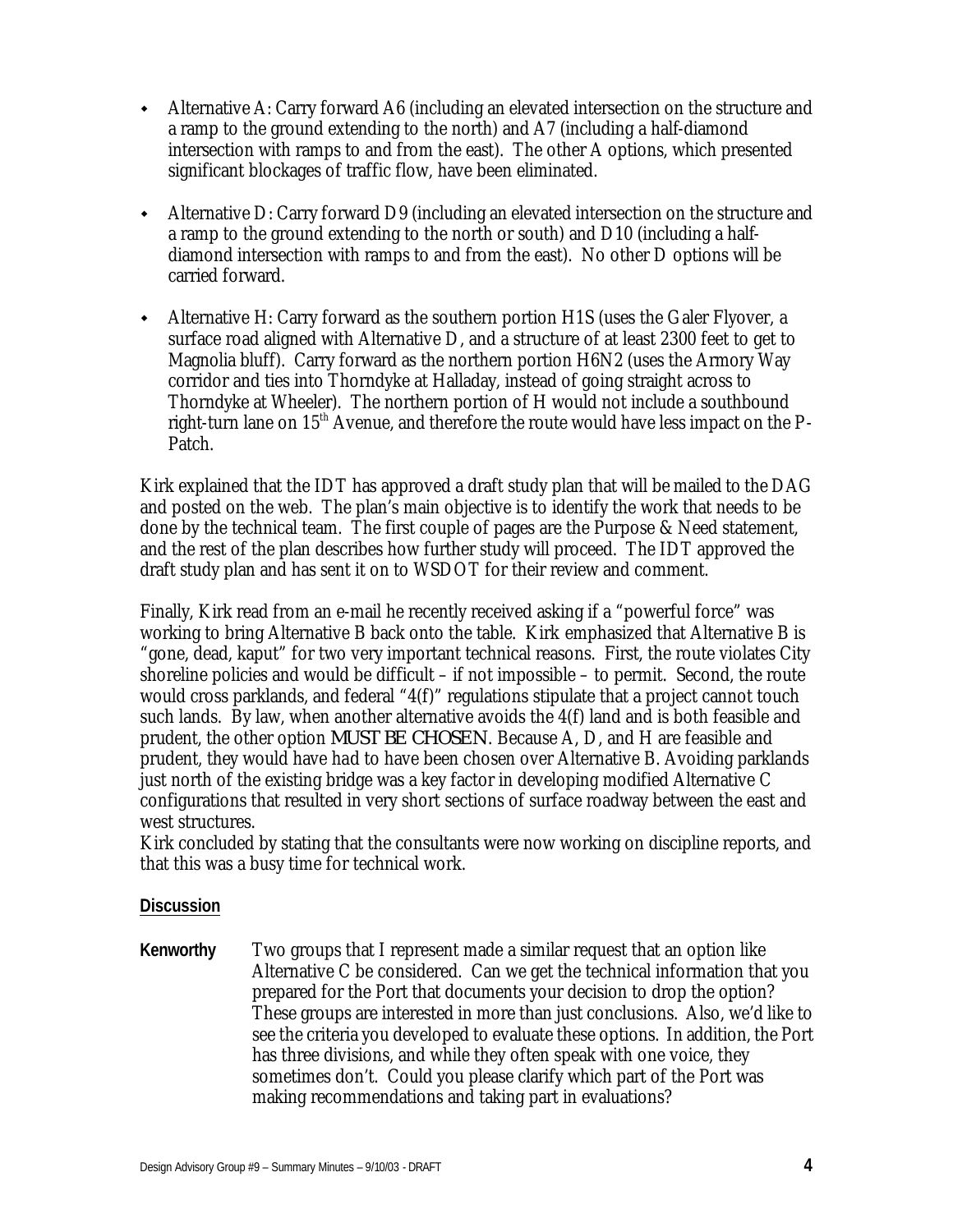| Chamberlain  | Present at the meeting were Tom Tyscko, Stephanie Jones, Tom Tierney,<br>Mark Griffin, and myself, to name a few. This represented a cross-section of<br>different groups across the agency.                                           |
|--------------|----------------------------------------------------------------------------------------------------------------------------------------------------------------------------------------------------------------------------------------|
| <b>Jones</b> | Basically, both structures for Alternative C created a serious barrier within<br>the Port property.                                                                                                                                    |
| Hoff         | We'll schedule meetings with the BINMIC Action Committee to discuss the<br>technical information and these findings.                                                                                                                   |
| Chamberlain  | Also, the spine road is just conceptually represented. We don't actually know<br>yet how land in the area will be used, or where the spine road will go.                                                                               |
| Coney        | How do you propose to lessen impacts on the P-patch with Alternative H?                                                                                                                                                                |
| <b>Jones</b> | We assumed we'd need to widen 15 <sup>th</sup> Avenue W. to allow for right-hand<br>turns onto Wheeler, but realized we didn't need to and tightened up the turn.<br>This means that we won't have to infringe on the P-patch as much. |
| Kenworthy    | It's interesting that H1S is selected to be carried forward when it goes<br>through City Ice and the tank farm, while H2S avoids these areas. Why did<br>you select this option?                                                       |
| <b>Jones</b> | The one we eliminated was a more circuitous route that involved more<br>intersections.                                                                                                                                                 |
| Holmstrom    | I just moved by Halladay, and it looks like H5N and H6N intersect at<br>Wheeler. Why did you eliminate those options?                                                                                                                  |
| <b>Scott</b> | H5N would go straight across to Thorndyke using the Wheeler corridor, and<br>H6N was a slight variation of this.                                                                                                                       |
| Jones        | H5N was dropped due to the wide crossing and tough permanent impacts it<br>would have on the railroad tracks. Moving the route north was a better<br>design and more efficient. H6N was dropped because it had a longer<br>structure.  |
|              | Member of Public Can you please explain the scoring of the alternatives?                                                                                                                                                               |
| Jones        | We scored them in two ways: ranges of $-70/4$ and $1/2/3$ . The more<br>positive, the better the alternative ranked.                                                                                                                   |
| Coney        | H is like D, though it adds a northern connection. The south portion of H<br>and D seem similar. How do their costs compare?                                                                                                           |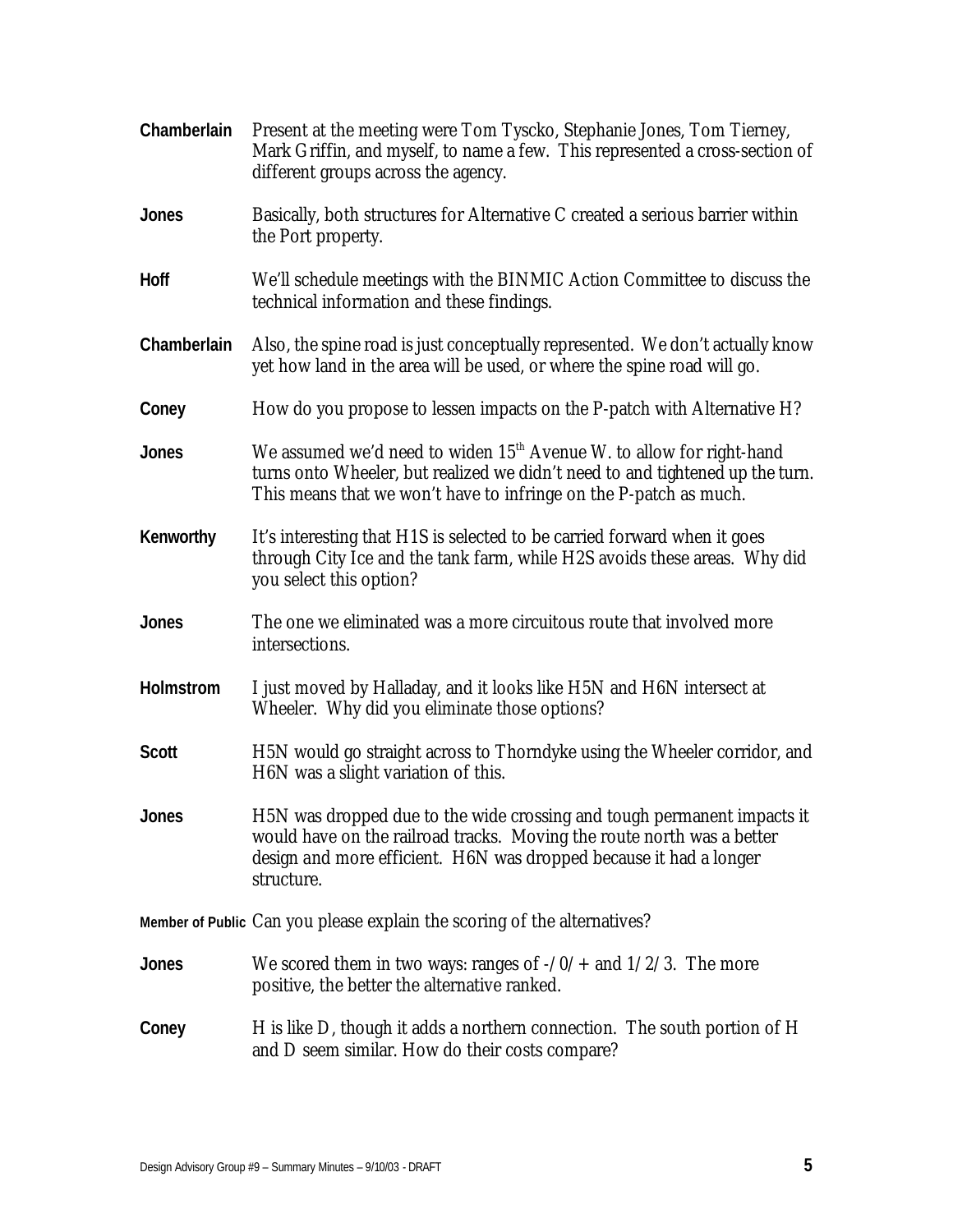- **Jones** Going as far as it does on the surface, there is less cost for the southern structure of Alternative H. However, when coupled with the northern bridge, we knew H was going to be more expensive than the other two as a whole. **Spiker** How did you evaluate costs? **Jones** For each alternative we evaluated costs of signalized intersections, mitigation costs (property acquisition), square feet of road and bridge surface, linear feet of retaining walls, and so on. The least cost alternative was F (at the beginning of the process), and all others were compared to this cheapest option. **Scott** We wanted to compare them, not come up with absolute costs. **Spiker** So I would assume that scoring a "3" would mean that the alternative is the lowest cost. By definition, low-cost is better than high-cost, but you don't mean that any alternative was three times as expensive as the others. Can you share relative costs? **Jones** Considering only hard costs, Alternative A is approximately \$42 million, Alternative D is approximately \$48-50 million, and Alternative H is approximately \$51-52 million. These are from memory and will have to be verified from the information developed last fall. As you'll see, there's not a big spread in expense considering hard costs. *[Note from Kirk: Last falls cost estimates for roadways and structures for each alternative was; \$47 million for A, \$53 million for D and \$44 million for H. In my recollection of relative costs at the DAG meeting I'd forgotten about detour costs which were \$12 million dollars for temporary detour structures for A and D, while H had about \$400,000 in detour costs. I must emphasize that these ARE NOT total project costs. These were developed early in the study process for relative comparison purposes only. They do not include factors for inflation, construction management and design, contingencies, mitigation, etc. The total cost for each alternative that will be developed in the EIS will include all these factors and could be more than double the above figures.]* **Member of Public** Are you doing anything to improve the Flyover? Right now there are tight, tough turns. **Jones** Yes, but not enough to improve the level of service that much. **Conclusion: Brad asked, given the lengthier schedule, that those who didn't want to**
- **extend their service on the DAG find a replacement from their group to ensure continued two way communication. Brad will also set up a meeting with BINMIC to discuss the decision to drop a route similar to Alternative C. With no further discussion, Brad introduced Don Samdahl to present findings from the traffic modeling.**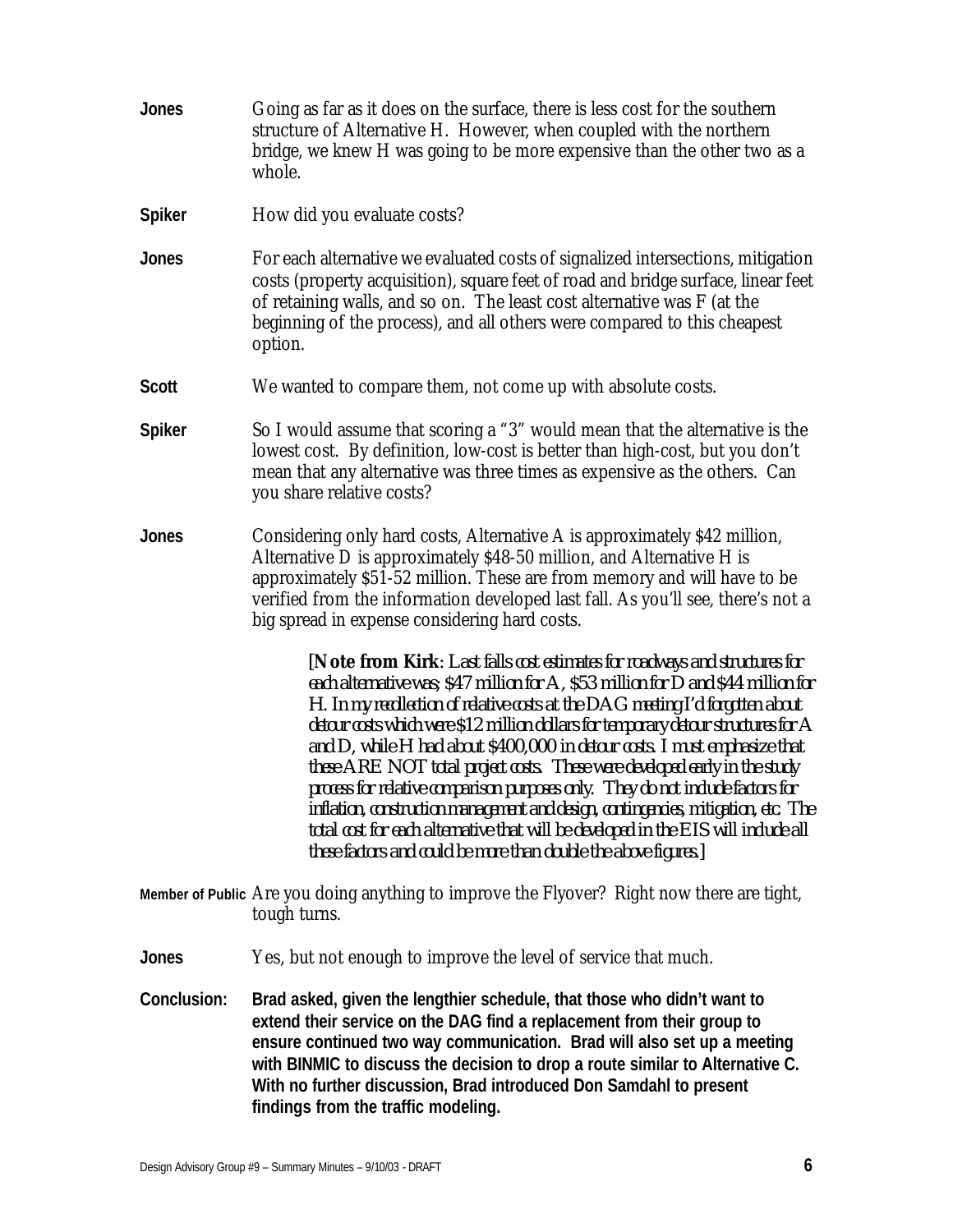# III. Preliminary Traffic Modeling Results

### *Don Samdahl – Mirai Associates*

Don explained that the team has been busy fine-tuning the traffic modeling and has completed looking at the design year, 2030. He directed attention to the handouts that summarized their findings. The purpose of the graphics is to show order of magnitude of change in traffic based on afternoon peak hour. The team also looked at morning peak numbers, but the trends were similar in the reverse direction. The EIS will have details on all intersections, and will look at how to design the structures, which will have huge cost ramifications.

Don first described traffic growth for the No Build Alternative and Alternatives A and D. Alternatives A and D maintain the same locations for connections to  $15<sup>th</sup>$  Avenue W. and W. Galer Street on Magnolia Bluff as the No Build alternative, and therefore have the same traffic forecasts as No Build. The graphics show and compare two-way traffic on the area streets. The first graphic shows year 2000 traffic volumes, expected traffic volumes in 2030 for No Build/Alternatives A and D, and the percentage change. As one looks at  $15<sup>th</sup>$ Avenue W and Elliott, there appears to be a lot of growth, but on an annual basis that growth translates to about 1% per year. Magnolia is essentially built out, and there is a limit on road capacity in the 15<sup>th</sup> Avenue/Elliott Avenue corridor, so only so much traffic can get to Magnolia. The collective growth of traffic on the Emerson Street, Dravus Street, and Magnolia bridges is estimated to be about a 30% increase.

Don explained that a large volume increase was anticipated on Thorndyke due to the anticipated growth in housing along the street and the connections to the port property (i.e. North Bay) assumed at  $21<sup>st</sup>$  Street. This translates into a projected increase from 500 to 1100 cars on Dravus/Thorndyke during the peak PM period.

The handout titled "Traffic Volume Changes for Alternative H 2030 (PM Peak Hour)" shows how traffic would change from the 2030 No Build/Alternative A and D forecasts if the new northern connection at Wheeler/Armory/Halladay were introduced. The increases and decreases in volume start to show shifts in traffic patterns. A yellow box indicates a decrease in traffic volume if Alternative H were built, and a red box indicates a traffic volume increase. With Alternative H, the model indicates that there would be an increase in traffic along the northern portion of Thorndyke, and a decrease in volume along Dravus and the Magnolia Bridge. Alternative H would space out the volumes between the three crossings, and decrease volumes on the south end of Thorndyke. Some of this traffic would shift up to Wheeler Street.

#### **Discussion**

- **Chamberlain** What's the design capacity compared to what we see now?
- **Samdahl** We're working on that now. It refers to operations, and we had projections that needed to be lessened because of capacity issues. When we come back with the level of congestion, we'll have included the effects of assumptions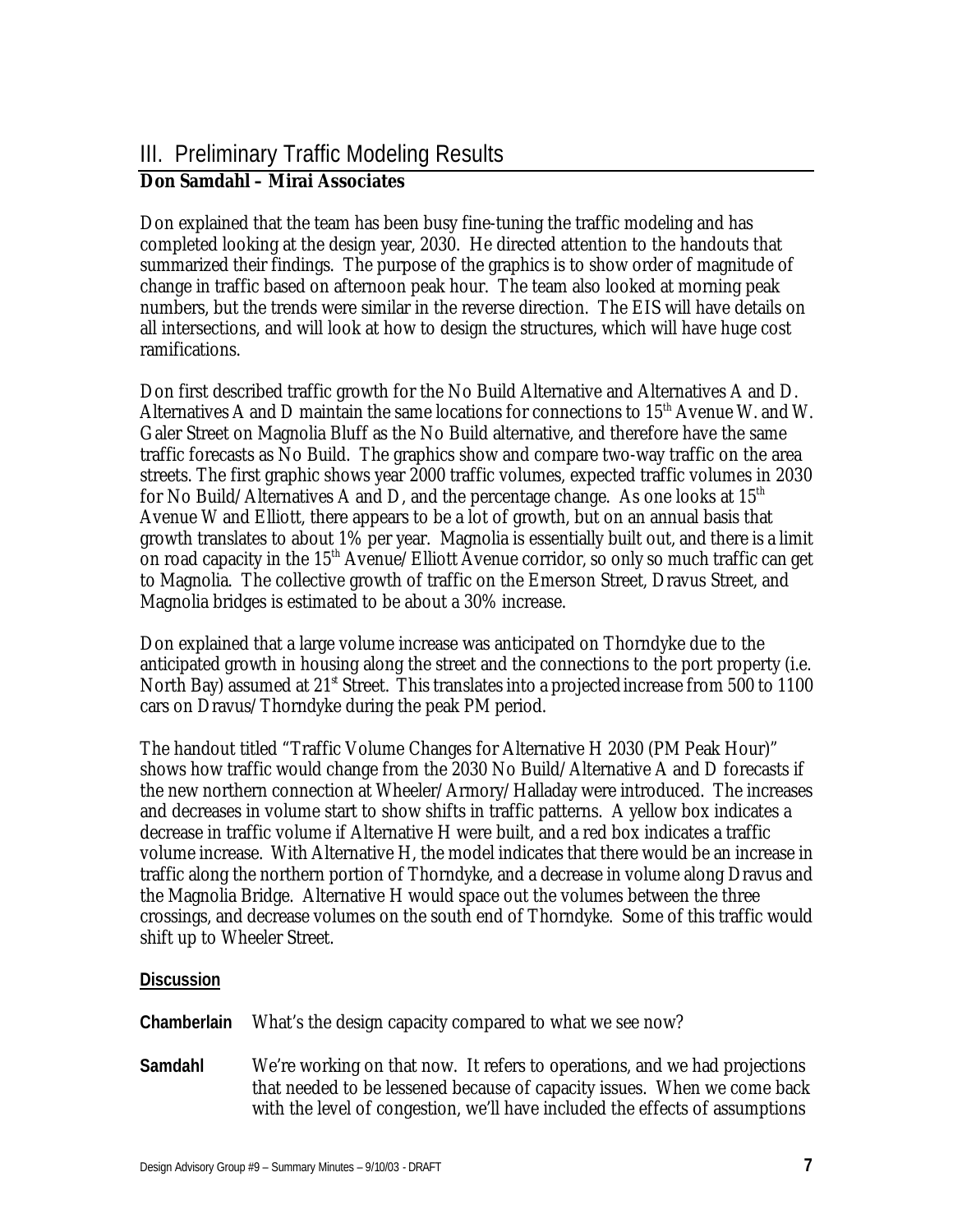made for Port redevelopment. At this point, we're making a fairly aggressive assumption of growth. The Port's master planning process, which we will coordinate with, will confirm all that.

- **Spiker** It appears, based on my interpretation, that H is generating more traffic if I add numbers on the graphics. If this graphic does suggest that H is generating more traffic, why is that?
- **Samdahl** The graphic doesn't indicate that H will generate more traffic.
- **Kenworthy** John indicated early that he thinks H will bring more people from Queen Anne to Magnolia. Are you assuming that the number of trips between the two communities will stay the same?
- **Samdahl** Because we can't directly model the increase in trips we'd expect between Queen Anne and Magnolia, we are assuming that there will be the same number of trips. We also keep the land use assumptions constant between the alternatives.
- **Coney** On the graphic showing the No Build, Alternative A, and Alternative D, you show big increases on Thorndyke. I'd like to request clearer graphics to help me understand the points you're trying to make.
- **Jones** We'll see significant increases on Thorndyke, and similarly large traffic increases will occur along Thorndyke under Alternative H.
- **Kenworthy** I have a request, too. In addition to John's request for a different format, I'd like an explanation about which numbers should be added and why. In addition, I would like to again raise the issue of what time you are modeling the peak PM hour as it pertains to the level of service on  $15<sup>th</sup>$  Avenue W. To obtain funding, a primary question we'll have to address is whether our project will improve freight mobility. Does your peak hour include freight considerations? WSDOT and state legislators will ask us about this, and we should be ready with a response.
- **Samdahl** The peak we're using is 5-6 PM.
- **Kenworthy** If we're looking for funding, we need to see which alternatives will help or hinder freight mobility. I ask that you generate that information. We've got to be doing work now to make the case for obtaining funding. I suggest we can while we have this technical team assembled.
- **Spiker** I think it would help, since we have four remaining options, and three are essentially the same, that you do a more dynamic model of H and develop a more graphic formula to show a clearer representation of your modeling results. You could show the movement of traffic on various alternatives.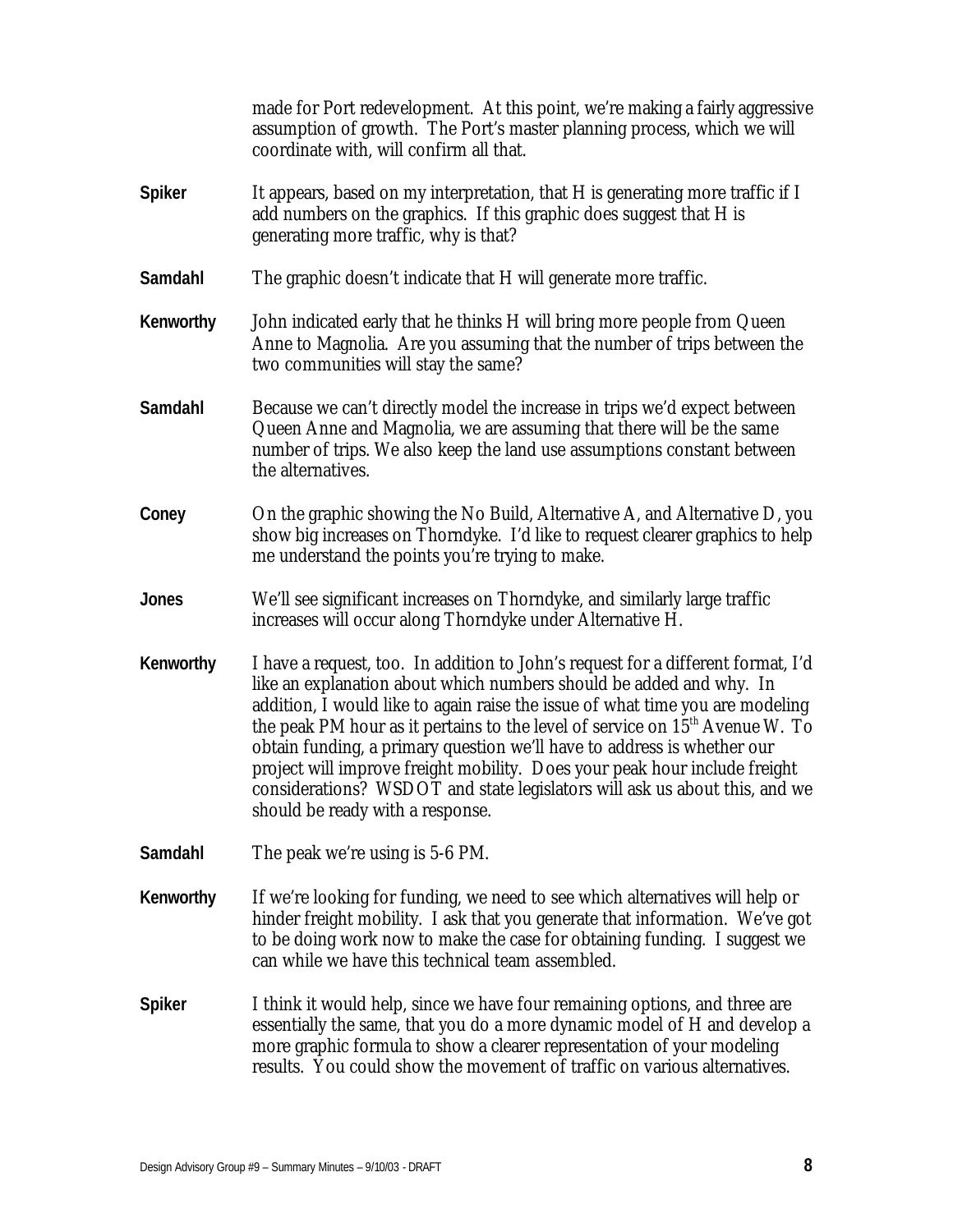| Coney       | I'd like to say something good about these graphics, too. I want to bring<br>people to work in Magnolia and QA in a way that's more effective. Gillman<br>in Magnolia, the new Northbay development, Immunex, and other key<br>points are large job centers, and we are concerned about congestion and<br>delay, and the ability to move people across bridges. Aimed at that, these<br>numbers will support analysis that will lead to a demonstration of the need<br>for the bridge. |
|-------------|----------------------------------------------------------------------------------------------------------------------------------------------------------------------------------------------------------------------------------------------------------------------------------------------------------------------------------------------------------------------------------------------------------------------------------------------------------------------------------------|
| <b>Hoff</b> | We've heard you loud and clear that we've got to convert these graphics into<br>something that's more digestible.                                                                                                                                                                                                                                                                                                                                                                      |
| Kenworthy   | I wanted to say that I appreciate your following up on our request, and state<br>that I did get a lot out of the graphics.                                                                                                                                                                                                                                                                                                                                                             |
| Conclusion: | The project team will work on creating graphics that are easier to<br>understand and more clearly portray how traffic would be affected under<br>each alternative. Brad then opened the floor for public comment.                                                                                                                                                                                                                                                                      |

### VI. Public Comment

Brad opened the floor for public comments.

| Member of Public I heard that there would be a combined community meeting for the Port and |  |
|--------------------------------------------------------------------------------------------|--|
| Magnolia?                                                                                  |  |

- **Burke** Yes, we've got that scheduled for two weeks from tonight, down at the armory if the room we're trying to get is available. The purpose of the meeting is to have all agency transportation people there to tell people what's happening from a transportation point of view. We're now beginning to frame that work and want to get the big picture about what's going on. Word will be going out, and the meeting will be from 7-8:30 PM two weeks from tonight.
- **Member of Public** The fact sheets you have on the web are good, but we're hungry for detail. Please put the more detailed versions of the alignments on the website, as we'd like as much detail as possible.
- **Member of Public** Regarding the traffic impact on neighborhoods: when you give more analysis, can you give numbers on how many cars are going through the neighborhood now. When you say "200 cars" what does that mean?"
- **Smith** Yes, we will do that, and that will also feed into our noise analysis.
- **Hoff** So you know when we'll be out in the community, you can look for us at the Magnolia Car Show on September 13, and the Farmers Markets on